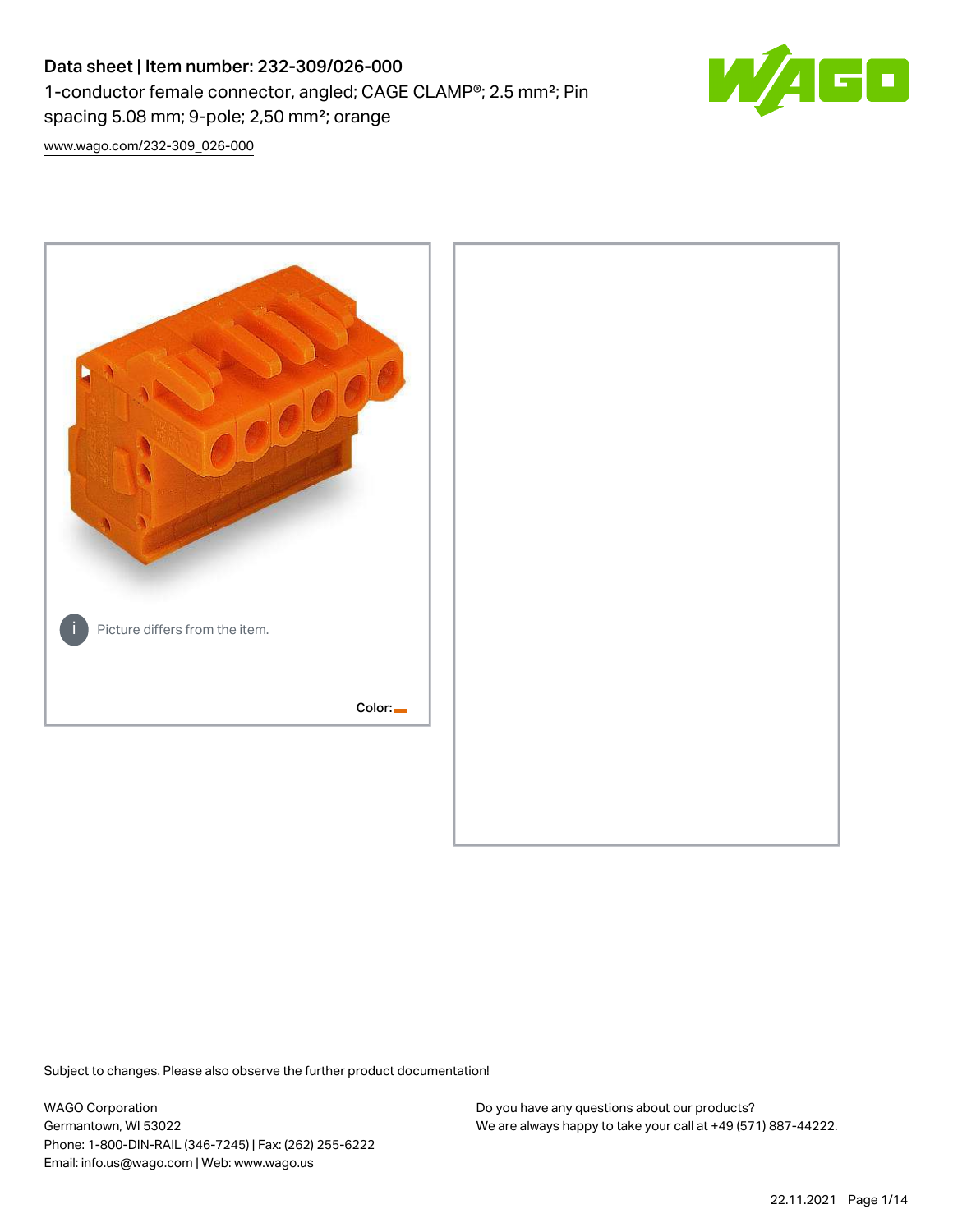

Dimensions in mm

Total length = (pole no. x pin spacing) + 1.5 mm + 0.9 mm

2- to 3-pole female connectors – one latch only

#### Item description

- **Universal connection for all conductor types**
- Easy cable pre-assembly and on-unit wiring via vertical and horizontal CAGE CLAMP<sup>®</sup> actuation  $\blacksquare$
- $\blacksquare$ Integrated test ports
- $\blacksquare$ With coding fingers

Subject to changes. Please also observe the further product documentation! Data

WAGO Corporation Germantown, WI 53022 Phone: 1-800-DIN-RAIL (346-7245) | Fax: (262) 255-6222 Email: info.us@wago.com | Web: www.wago.us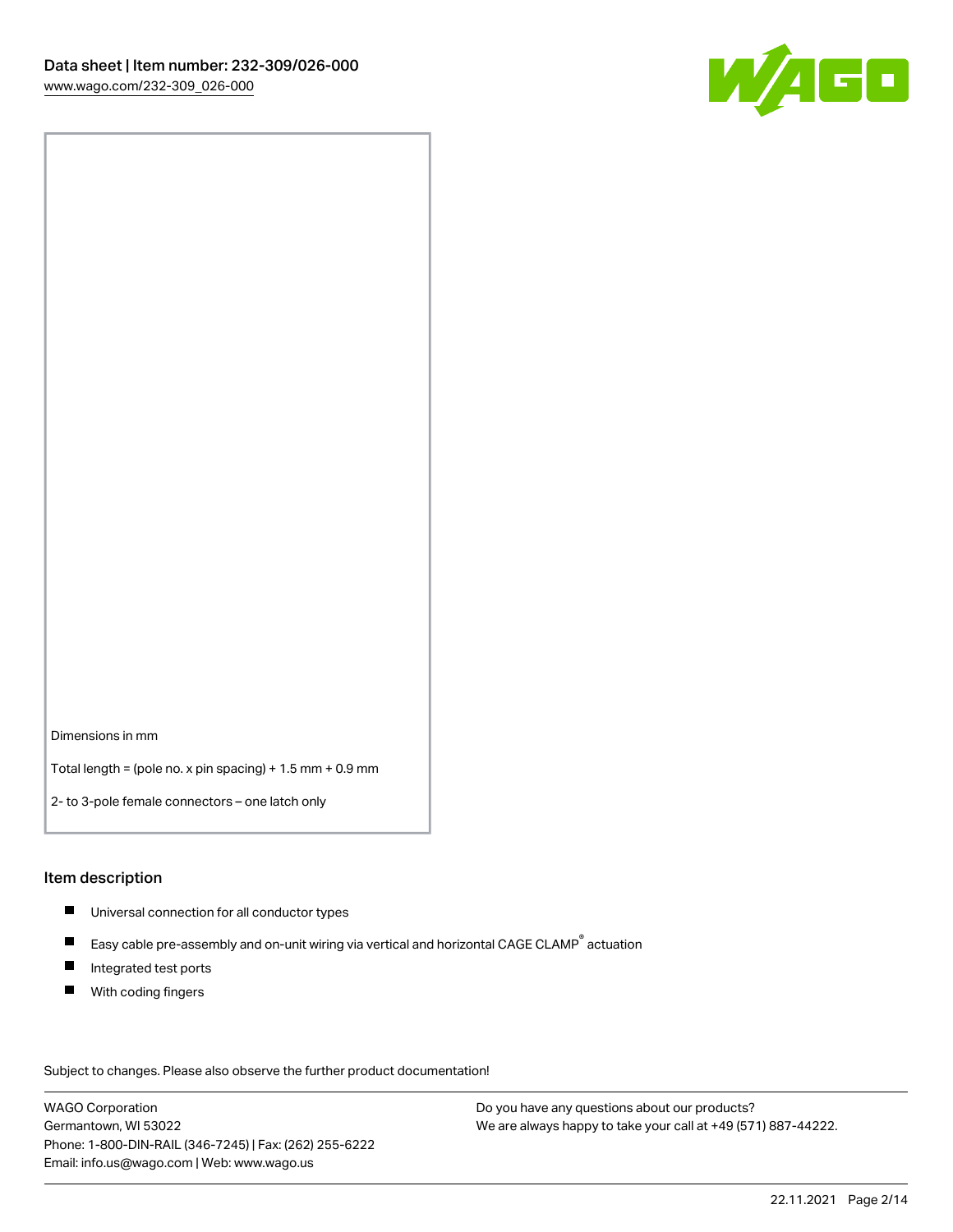

## Data Notes

| Safety information 1 | The MCS-MULTI CONNECTION SYSTEM includes connectors<br>without breaking capacity in accordance with DIN EN 61984. When<br>used as intended, these connectors must not be connected<br>/disconnected when live or under load. The circuit design should<br>ensure header pins, which can be touched, are not live when<br>unmated. |
|----------------------|-----------------------------------------------------------------------------------------------------------------------------------------------------------------------------------------------------------------------------------------------------------------------------------------------------------------------------------|
| Variants:            | Gold-plated or partially gold-plated contact surfaces<br>Other versions (or variants) can be requested from WAGO Sales or<br>configured at https://configurator.wago.com/                                                                                                                                                         |

#### Electrical data

## IEC Approvals

| Ratings per                 | IEC/EN 60664-1                                                        |
|-----------------------------|-----------------------------------------------------------------------|
| Rated voltage (III / 3)     | 320 V                                                                 |
| Rated surge voltage (III/3) | 4 <sub>k</sub> V                                                      |
| Rated voltage (III/2)       | 320 V                                                                 |
| Rated surge voltage (III/2) | 4 <sub>k</sub> V                                                      |
| Nominal voltage (II/2)      | 630 V                                                                 |
| Rated surge voltage (II/2)  | 4 <sub>k</sub> V                                                      |
| Rated current               | 14A                                                                   |
| Legend (ratings)            | $(III / 2)$ $\triangle$ Overvoltage category III / Pollution degree 2 |

#### UL Approvals

| Approvals per                  | UL 1059 |
|--------------------------------|---------|
| Rated voltage UL (Use Group B) | 300 V   |
| Rated current UL (Use Group B) | 15 A    |
| Rated voltage UL (Use Group D) | 300 V   |
| Rated current UL (Use Group D) | 10 A    |

## Ratings per UL

| Rated voltage UL 1977 | 300 V |
|-----------------------|-------|
| Rated current UL 1977 |       |

#### CSA Approvals

Approvals per CSA

Subject to changes. Please also observe the further product documentation!

| <b>WAGO Corporation</b>                                | Do you have any questions about our products?                 |
|--------------------------------------------------------|---------------------------------------------------------------|
| Germantown, WI 53022                                   | We are always happy to take your call at +49 (571) 887-44222. |
| Phone: 1-800-DIN-RAIL (346-7245)   Fax: (262) 255-6222 |                                                               |
| Email: info.us@wago.com   Web: www.wago.us             |                                                               |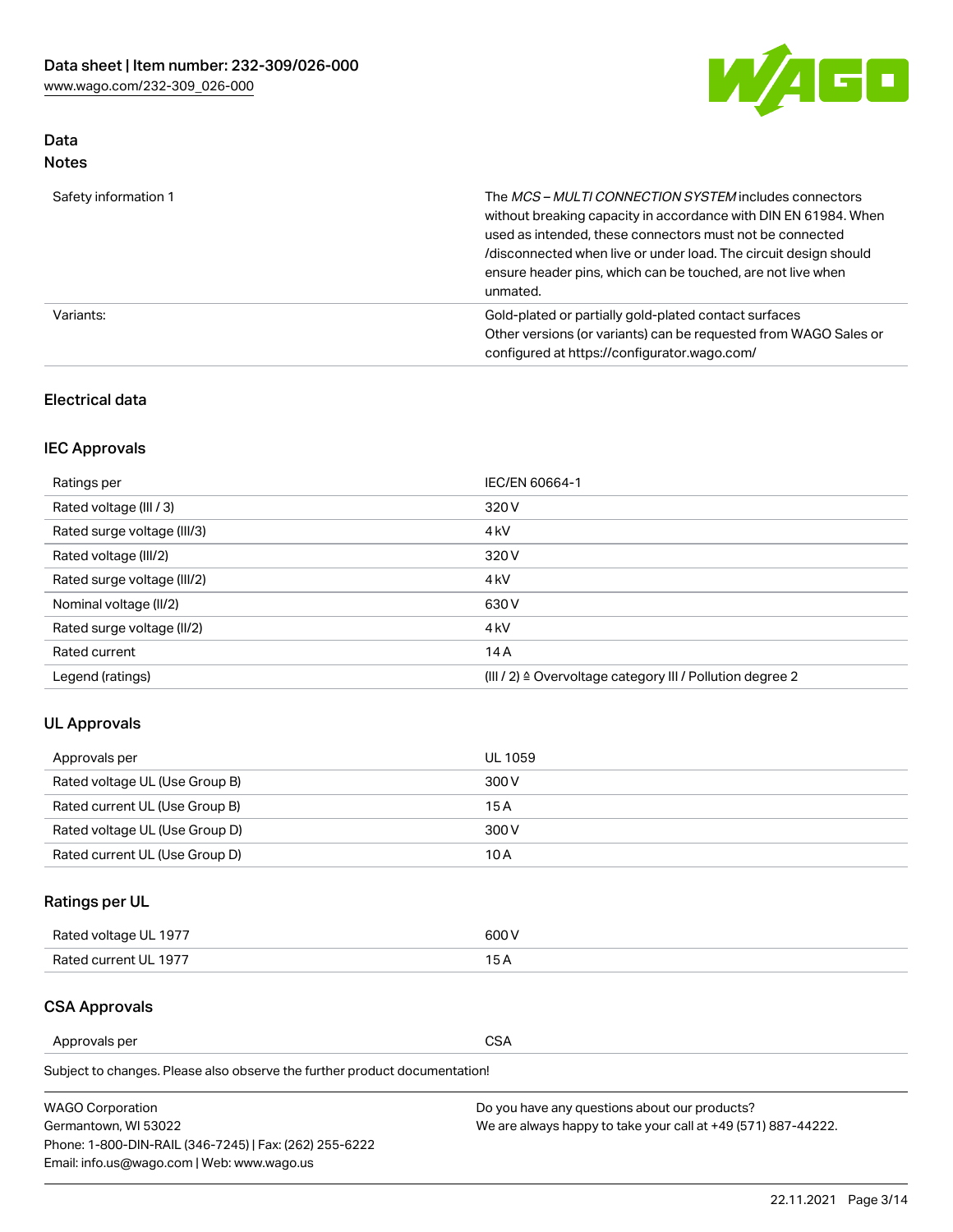[www.wago.com/232-309\\_026-000](http://www.wago.com/232-309_026-000)



| Rated voltage CSA (Use Group B) | 300 V |
|---------------------------------|-------|
| Rated current CSA (Use Group B) | 15 A  |
| Rated voltage CSA (Use Group D) | 300 V |
| Rated current CSA (Use Group D) | 10 A  |

#### Connection data

| Total number of connection points |  |
|-----------------------------------|--|
| Total number of potentials        |  |
| Number of connection types        |  |
| Number of levels                  |  |

#### Connection 1

| Connection technology                             | CAGE CLAMP®                            |
|---------------------------------------------------|----------------------------------------|
| Actuation type                                    | Operating tool                         |
| Solid conductor                                   | $0.082.5$ mm <sup>2</sup> / 28  12 AWG |
| Fine-stranded conductor                           | $0.082.5$ mm <sup>2</sup> / 28  12 AWG |
| Fine-stranded conductor; with insulated ferrule   | $0.251.5$ mm <sup>2</sup>              |
| Fine-stranded conductor; with uninsulated ferrule | $0.252.5$ mm <sup>2</sup>              |
| Strip length                                      | $89$ mm / 0.31  0.35 inch              |
| Number of poles                                   | 9                                      |
| Conductor entry direction to mating direction     | 270°                                   |

#### Physical data

| Pin spacing | 5.08 mm / 0.2 inch    |
|-------------|-----------------------|
| Width       | 48.12 mm / 1.894 inch |
| Height      | 23.9 mm / 0.941 inch  |
| Depth       | 22.75 mm / 0.896 inch |

#### Mechanical data

| Design<br>angled |  |
|------------------|--|
|------------------|--|

#### Plug-in connection

| Contact type (pluggable connector) | Female connector/socket |
|------------------------------------|-------------------------|
| Connector (connection type)        | for conductor           |
| Mismating protection               | No.                     |
| Locking of plug-in connection      | Without                 |

Subject to changes. Please also observe the further product documentation!

| <b>WAGO Corporation</b>                                | Do you have any questions about our products?                 |
|--------------------------------------------------------|---------------------------------------------------------------|
| Germantown, WI 53022                                   | We are always happy to take your call at +49 (571) 887-44222. |
| Phone: 1-800-DIN-RAIL (346-7245)   Fax: (262) 255-6222 |                                                               |
| Email: info.us@wago.com   Web: www.wago.us             |                                                               |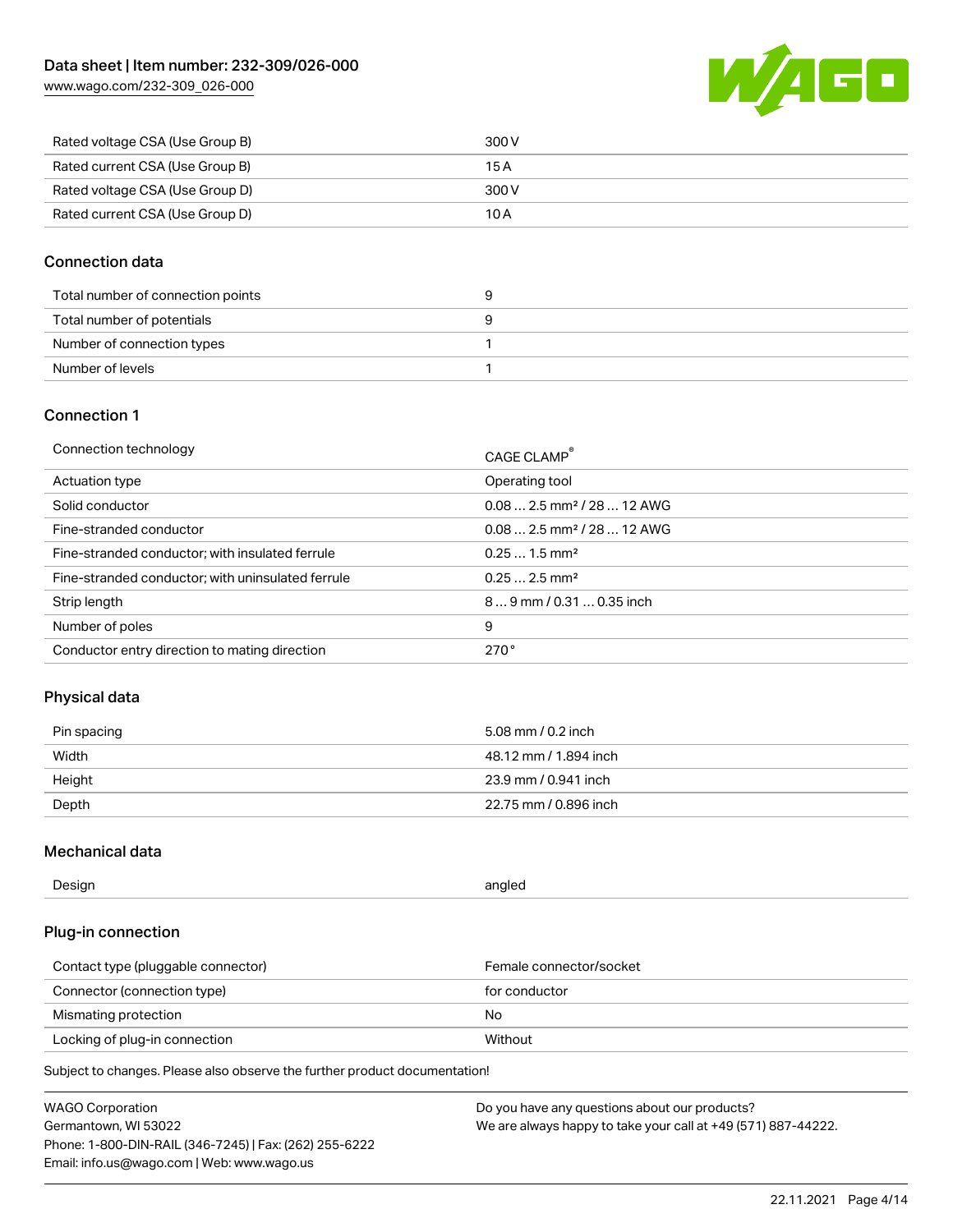

#### Material data

| Color                       | orange                            |
|-----------------------------|-----------------------------------|
| Material group              |                                   |
| Insulation material         | Polyamide (PA66)                  |
| Flammability class per UL94 | V <sub>0</sub>                    |
| Clamping spring material    | Chrome nickel spring steel (CrNi) |
| Contact material            | Copper alloy                      |
| Contact plating             | tin-plated                        |
| Fire load                   | 0.273 MJ                          |
| Weight                      | 16.8 <sub>g</sub>                 |

#### Environmental requirements

| Limit temperature range<br>. | . +85 °Ր<br>-60 … |  |
|------------------------------|-------------------|--|
|------------------------------|-------------------|--|

#### Commercial data

| Product Group         | 3 (Multi Conn. System) |
|-----------------------|------------------------|
| PU (SPU)              | 50 Stück               |
| Packaging type        | box                    |
| Country of origin     | PL                     |
| <b>GTIN</b>           | 4044918385619          |
| Customs tariff number | 8536694040             |

#### Approvals / Certificates

#### Country specific Approvals

| Logo                | Approval                                     | <b>Additional Approval Text</b> | Certificate<br>name |
|---------------------|----------------------------------------------|---------------------------------|---------------------|
|                     | CВ<br>DEKRA Certification B.V.               | IEC 61984                       | NL-39756            |
| EMA<br><b>INEUR</b> | <b>KEMA/KEUR</b><br>DEKRA Certification B.V. | EN 61984                        | 2190761.01          |

#### Ship Approvals

|      |                             |                                 | Certificate |
|------|-----------------------------|---------------------------------|-------------|
| Logo | Approval                    | <b>Additional Approval Text</b> | name        |
|      | <b>ABS</b>                  | $\overline{\phantom{0}}$        | 19-         |
|      | American Bureau of Shipping |                                 | HG15869876- |

Subject to changes. Please also observe the further product documentation!

| <b>WAGO Corporation</b>                                |   |
|--------------------------------------------------------|---|
| Germantown, WI 53022                                   | N |
| Phone: 1-800-DIN-RAIL (346-7245)   Fax: (262) 255-6222 |   |
| Email: info.us@wago.com   Web: www.wago.us             |   |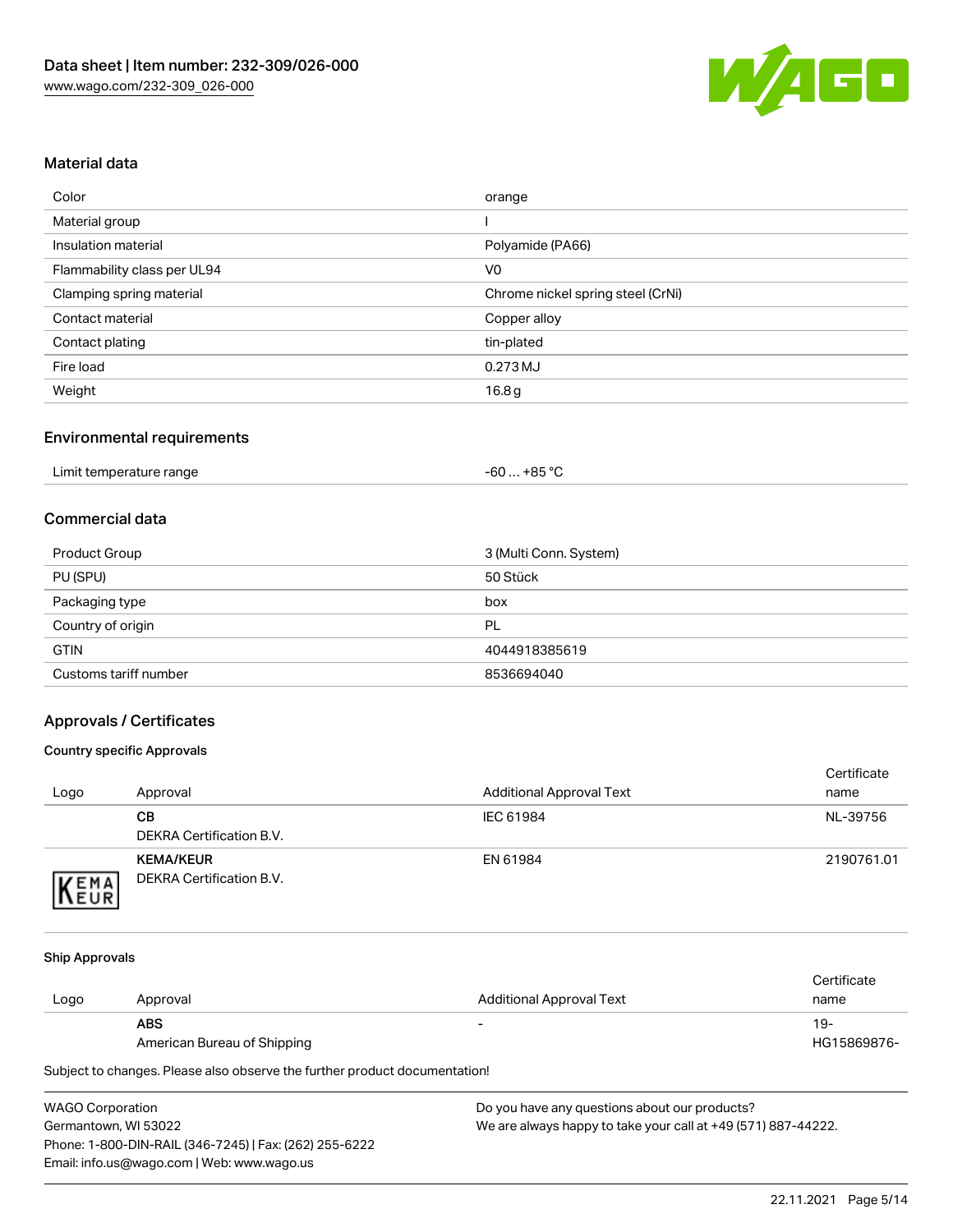Phone: 1-800-DIN-RAIL (346-7245) | Fax: (262) 255-6222

Email: info.us@wago.com | Web: www.wago.us





PDA

|                     | <b>DNV GL</b>                               | -                               | TAE000016Z  |
|---------------------|---------------------------------------------|---------------------------------|-------------|
|                     | Det Norske Veritas, Germanischer Lloyd      |                                 |             |
| <b>UL-Approvals</b> |                                             |                                 |             |
|                     |                                             |                                 | Certificate |
| Logo                | Approval                                    | <b>Additional Approval Text</b> | name        |
|                     | UL                                          | <b>UL 1977</b>                  | E45171      |
|                     | UL International Germany GmbH               |                                 |             |
|                     | <b>UR</b><br>Underwriters Laboratories Inc. | <b>UL 1059</b>                  | E45172      |
|                     |                                             |                                 |             |

## Counterpart

| <b>WAGO Corporation</b><br>Germantown, WI 53022  |                                                                                                                     | Do you have any questions about our products?<br>We are always happy to take your call at +49 (571) 887-44222. |
|--------------------------------------------------|---------------------------------------------------------------------------------------------------------------------|----------------------------------------------------------------------------------------------------------------|
|                                                  | Subject to changes. Please also observe the further product documentation!                                          |                                                                                                                |
|                                                  | Item no.: 231-670<br>Insulation stop; 0.08-0.2 mm <sup>2</sup> / 0.2 mm <sup>2</sup> "s"; white                     | www.wago.com/231-670                                                                                           |
|                                                  | Item no.: 231-672<br>Insulation stop; 0.75 - 1 mm <sup>2</sup> ; dark gray                                          | www.wago.com/231-672                                                                                           |
| Insulation stop                                  |                                                                                                                     |                                                                                                                |
| <b>Optional accessories</b><br>Insulations stops |                                                                                                                     |                                                                                                                |
|                                                  | Item no.231-539/001-000<br>Male header; 9-pole; THT; 1.0 x 1.0 mm solder pin; angled; pin spacing 5.08 mm; orange   | www.wago.com/231-539/001-000                                                                                   |
|                                                  | Item no.231-339/001-000<br>Male header; 9-pole; THT; 1.0 x 1.0 mm solder pin; straight; pin spacing 5.08 mm; orange | www.wago.com/231-339/001-000                                                                                   |
|                                                  | Item no.231-639<br>Male connector; 9-pole; Pin spacing 5.08 mm; orange                                              | www.wago.com/231-639                                                                                           |

22.11.2021 Page 6/14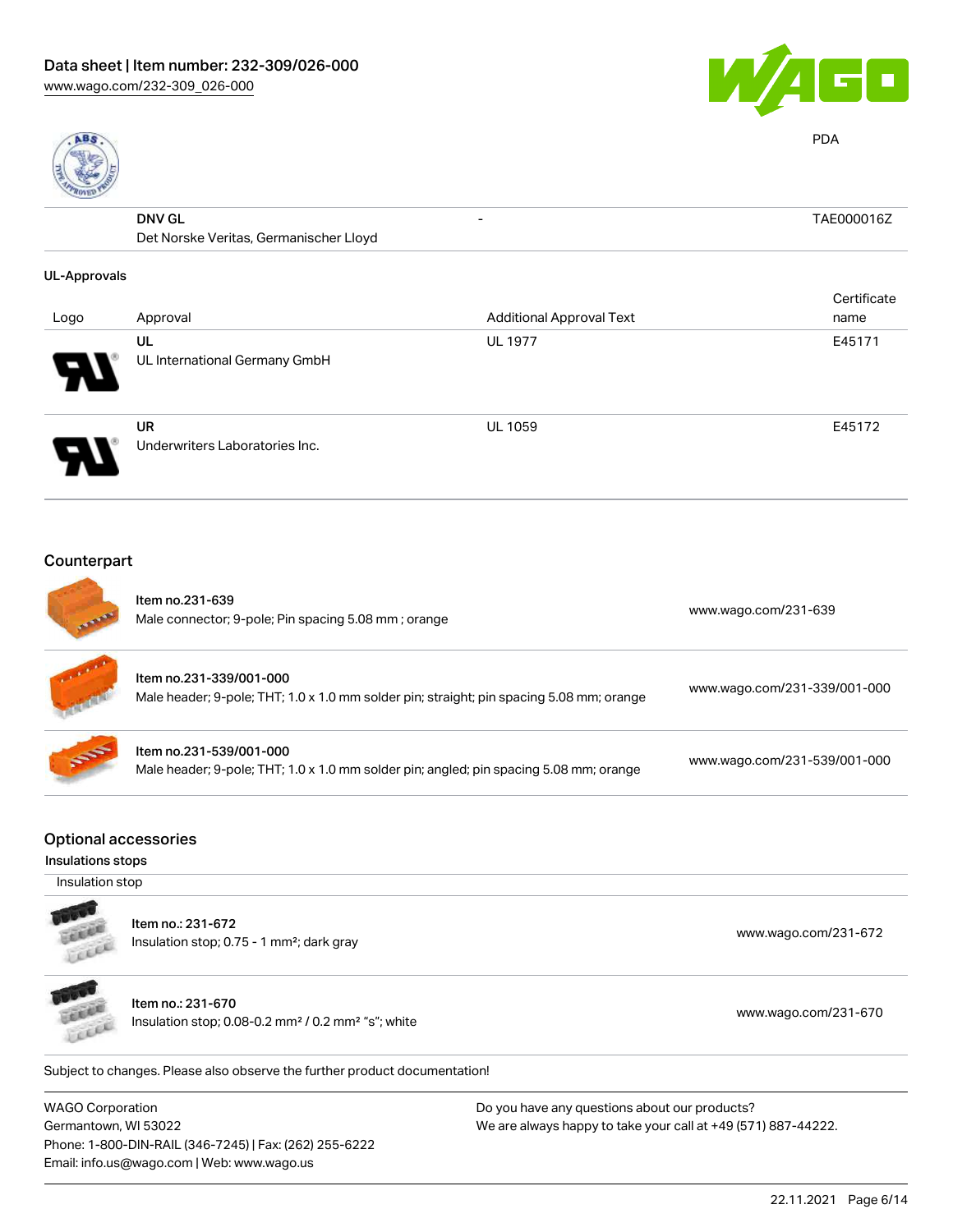

Item no.: 231-671 Insulation stop; 0.25 - 0.5 mm²; light gray [www.wago.com/231-671](http://www.wago.com/231-671) www.wago.com/231-671

| Jumpers                    |                                                                                                                            |                      |
|----------------------------|----------------------------------------------------------------------------------------------------------------------------|----------------------|
| Jumper                     |                                                                                                                            |                      |
|                            | Item no.: 231-905<br>Jumper; for conductor entry; 5-way; insulated; gray                                                   | www.wago.com/231-905 |
|                            | Item no.: 231-903<br>Jumper; for conductor entry; 3-way; insulated; gray                                                   | www.wago.com/231-903 |
|                            | Item no.: 231-907<br>Jumper; for conductor entry; 7-way; insulated; gray                                                   | www.wago.com/231-907 |
|                            | Item no.: 231-910<br>Jumper; for conductor entry; 10-way; insulated; gray                                                  | www.wago.com/231-910 |
|                            | Item no.: 231-902<br>Jumper; for conductor entry; 2-way; insulated; gray                                                   | www.wago.com/231-902 |
| <b>Testing accessories</b> |                                                                                                                            |                      |
| Testing accessories        |                                                                                                                            |                      |
|                            | Item no.: 210-136<br>Test plug; 2 mm Ø; with 500 mm cable                                                                  | www.wago.com/210-136 |
|                            | ltem no.: 231-661<br>Test plugs for female connectors; for 5 mm and 5.08 mm pin spacing; 2,50 mm <sup>2</sup> ; light gray | www.wago.com/231-661 |
| <b>Tools</b>               |                                                                                                                            |                      |
| Operating tool             |                                                                                                                            |                      |
|                            | Item no.: 209-130<br>Operating tool; suitable for 264, 280 and 281 Series; 1-way; of insulating material; white            | www.wago.com/209-130 |
|                            | Item no.: 231-159<br>Operating tool; natural                                                                               | www.wago.com/231-159 |
|                            | Item no.: 231-231<br>Combination operating tool; red                                                                       | www.wago.com/231-231 |
|                            | Item no.: 231-131<br>Operating tool; made of insulating material; 1-way; loose; white                                      | www.wago.com/231-131 |
|                            | Item no.: 231-291<br>Operating tool; made of insulating material; 1-way; loose; red                                        | www.wago.com/231-291 |

Subject to changes. Please also observe the further product documentation!

WAGO Corporation Germantown, WI 53022 Phone: 1-800-DIN-RAIL (346-7245) | Fax: (262) 255-6222 Email: info.us@wago.com | Web: www.wago.us Do you have any questions about our products? We are always happy to take your call at +49 (571) 887-44222.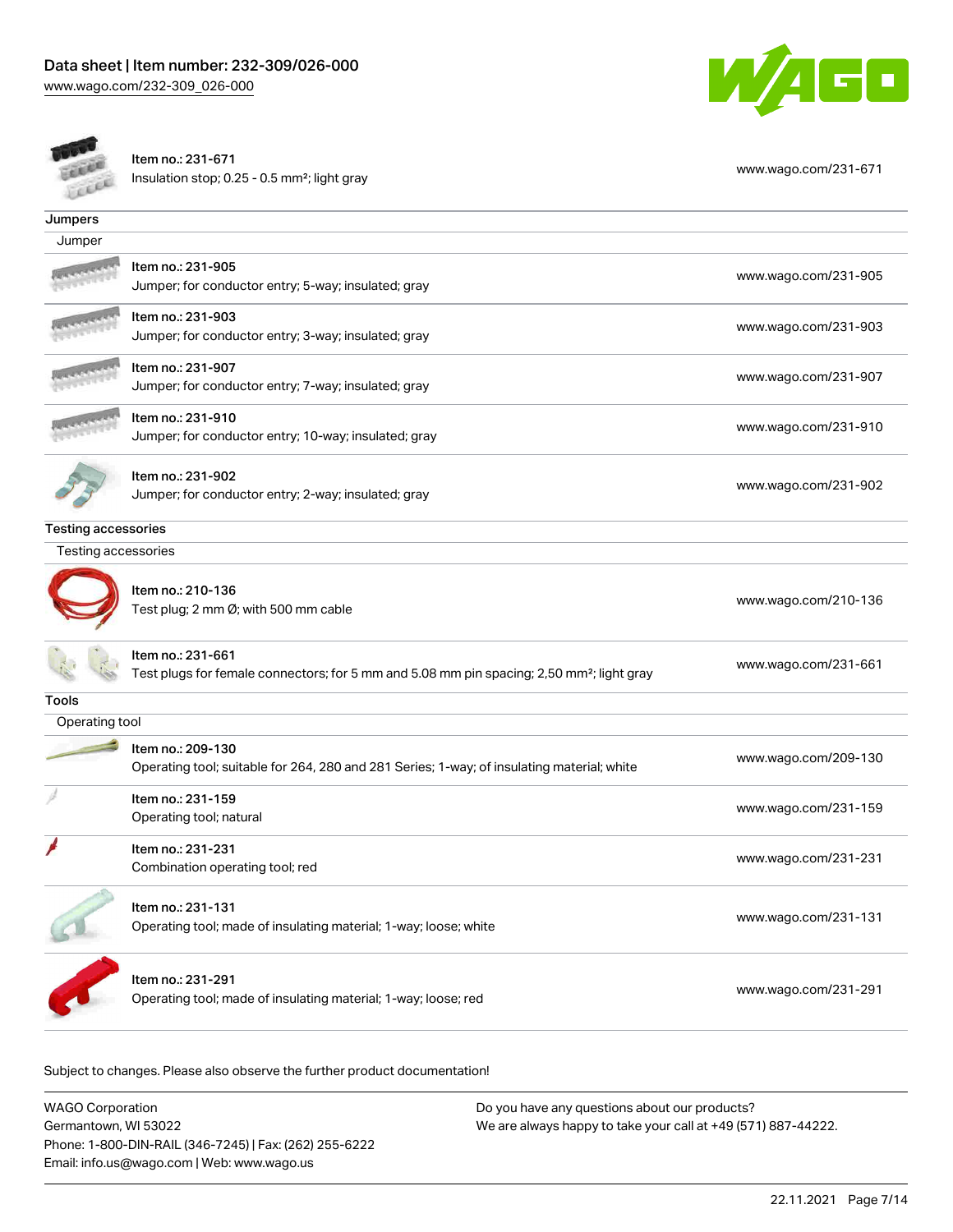#### Data sheet | Item number: 232-309/026-000

[www.wago.com/232-309\\_026-000](http://www.wago.com/232-309_026-000)



| Ferrule                              |                                                                                                                                                                                                 |                                  |
|--------------------------------------|-------------------------------------------------------------------------------------------------------------------------------------------------------------------------------------------------|----------------------------------|
| Ferrules                             |                                                                                                                                                                                                 |                                  |
|                                      | Item no.: 210-332/508-205<br>Marking strips; as a DIN A4 sheet; MARKED; 1-32 (80x); Height of marker strip: 3 mm; Strip length 182<br>mm; Horizontal marking; Self-adhesive; white              | www.wago.com/210-332<br>/508-205 |
|                                      | Item no.: 210-332/508-206<br>Marking strips; as a DIN A4 sheet; MARKED; 33-48 (160x); Height of marker strip: 3 mm; Strip length<br>182 mm; Horizontal marking; Self-adhesive; white            | www.wago.com/210-332<br>/508-206 |
|                                      | Item no.: 210-332/508-204<br>Marking strips; as a DIN A4 sheet; MARKED; 17-32 (160x); Height of marker strip: 3 mm; Strip length<br>182 mm; Horizontal marking; Self-adhesive; white            | www.wago.com/210-332<br>/508-204 |
|                                      | Item no.: 210-332/508-202<br>Marking strips; as a DIN A4 sheet; MARKED; 1-16 (160x); Height of marker strip: 3 mm; Strip length 182<br>mm; Horizontal marking; Self-adhesive; white             | www.wago.com/210-332<br>/508-202 |
|                                      | Item no.: 210-331/508-104<br>Marking strips; as a DIN A4 sheet; MARKED; 13-24 (200x); Height of marker strip: 2.3 mm/0.091 in; Strip<br>length 182 mm; Horizontal marking; Self-adhesive; white | www.wago.com/210-331<br>/508-104 |
|                                      | Item no.: 210-331/508-103<br>Marking strips; as a DIN A4 sheet; MARKED; 1-12 (200x); Height of marker strip: 2.3 mm/0.091 in; Strip<br>length 182 mm; Horizontal marking; Self-adhesive; white  | www.wago.com/210-331<br>/508-103 |
| Marking accessories<br>Marking strip |                                                                                                                                                                                                 |                                  |
|                                      | Item no.: 280-433<br>Operating tool; made of insulating material; 3-way                                                                                                                         | www.wago.com/280-433             |
|                                      | Item no.: 280-438<br>Operating tool; made of insulating material; 8-way                                                                                                                         | www.wago.com/280-438             |
|                                      | Item no.: 280-436<br>Operating tool; made of insulating material; 6-way                                                                                                                         | www.wago.com/280-436             |
|                                      | Item no.: 280-435<br>Operating tool; made of insulating material; 5-way; gray                                                                                                                   | www.wago.com/280-435             |
|                                      | Item no.: 280-440<br>Operating tool; made of insulating material; 10-way                                                                                                                        | www.wago.com/280-440             |
|                                      | Item no.: 280-437<br>Operating tool; made of insulating material; 7-way                                                                                                                         | www.wago.com/280-437             |
|                                      | Item no.: 280-434<br>Operating tool; made of insulating material; 4-way                                                                                                                         | www.wago.com/280-434             |
|                                      | Item no.: 280-432<br>Operating tool; made of insulating material; 2-way; white                                                                                                                  | www.wago.com/280-432             |

Subject to changes. Please also observe the further product documentation!

| <b>WAGO Corporation</b>                                | Do you h |
|--------------------------------------------------------|----------|
| Germantown, WI 53022                                   | We are a |
| Phone: 1-800-DIN-RAIL (346-7245)   Fax: (262) 255-6222 |          |
| Email: info.us@wago.com   Web: www.wago.us             |          |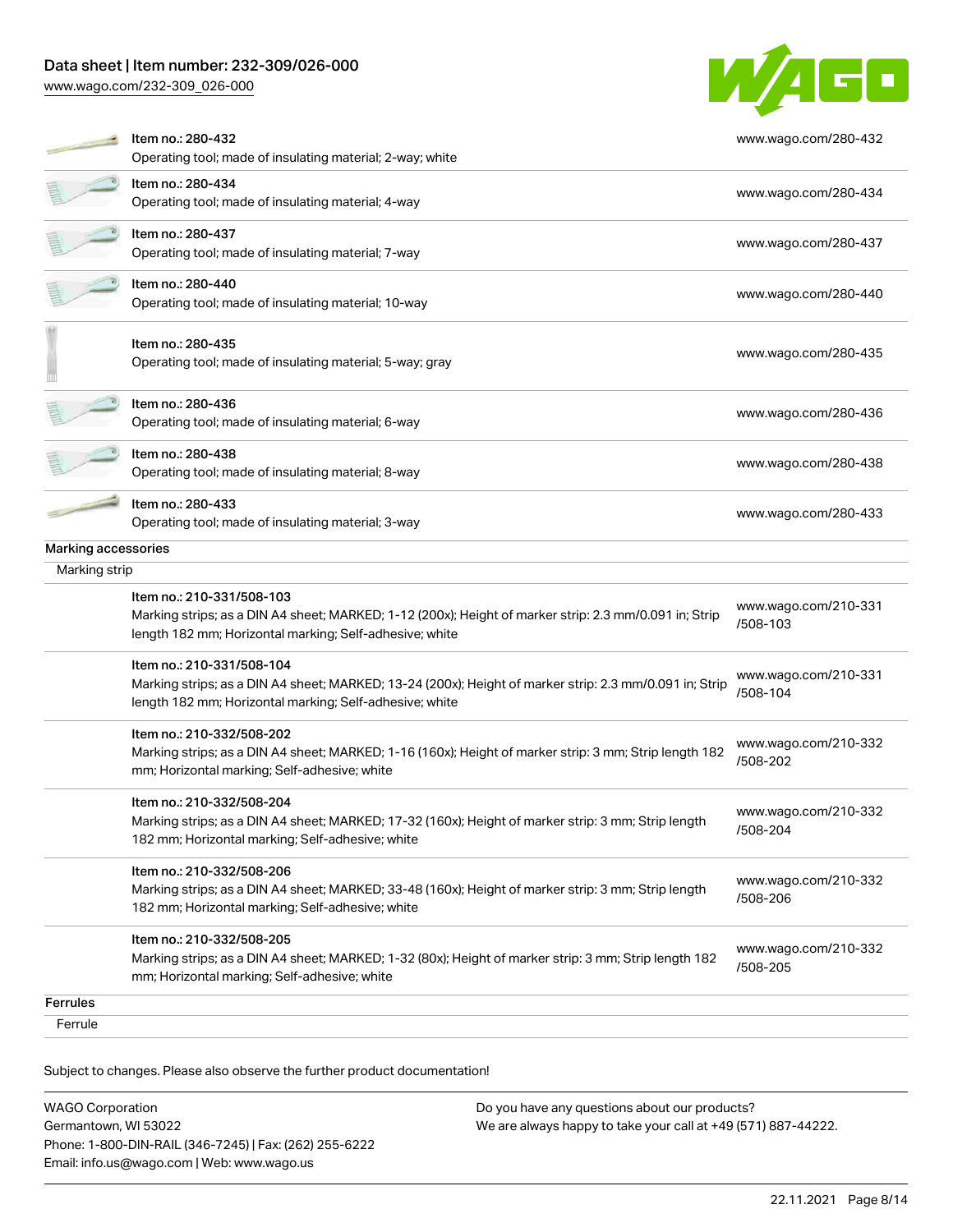## Data sheet | Item number: 232-309/026-000

[www.wago.com/232-309\\_026-000](http://www.wago.com/232-309_026-000)



|    | Item no.: 216-101<br>Ferrule; Sleeve for 0.5 mm <sup>2</sup> / AWG 22; uninsulated; electro-tin plated; silver-colored                                                             | www.wago.com/216-101 |
|----|------------------------------------------------------------------------------------------------------------------------------------------------------------------------------------|----------------------|
|    | Item no.: 216-104<br>Ferrule; Sleeve for 1.5 mm <sup>2</sup> / AWG 16; uninsulated; electro-tin plated; silver-colored                                                             | www.wago.com/216-104 |
|    | Item no.: 216-106<br>Ferrule; Sleeve for 2.5 mm <sup>2</sup> / AWG 14; uninsulated; electro-tin plated; silver-colored                                                             | www.wago.com/216-106 |
|    | Item no.: 216-102<br>Ferrule; Sleeve for 0.75 mm <sup>2</sup> / AWG 20; uninsulated; electro-tin plated; silver-colored                                                            | www.wago.com/216-102 |
|    | Item no.: 216-103<br>Ferrule; Sleeve for 1 mm <sup>2</sup> / AWG 18; uninsulated; electro-tin plated                                                                               | www.wago.com/216-103 |
|    | Item no.: 216-123<br>Ferrule; Sleeve for 1 mm <sup>2</sup> / AWG 18; uninsulated; electro-tin plated; silver-colored                                                               | www.wago.com/216-123 |
|    | Item no.: 216-122<br>Ferrule; Sleeve for 0.75 mm <sup>2</sup> / AWG 20; uninsulated; electro-tin plated; silver-colored                                                            | www.wago.com/216-122 |
| I. | Item no.: 216-124<br>Ferrule; Sleeve for 1.5 mm <sup>2</sup> / AWG 16; uninsulated; electro-tin plated                                                                             | www.wago.com/216-124 |
|    | Item no.: 216-142<br>Ferrule; Sleeve for 0.75 mm <sup>2</sup> / 18 AWG; uninsulated; electro-tin plated; electrolytic copper; gastight<br>crimped; acc. to DIN 46228, Part 1/08.92 | www.wago.com/216-142 |
|    | Item no.: 216-132<br>Ferrule; Sleeve for 0.34 mm <sup>2</sup> / AWG 24; uninsulated; electro-tin plated                                                                            | www.wago.com/216-132 |
|    | Item no.: 216-121<br>Ferrule; Sleeve for 0.5 mm <sup>2</sup> / AWG 22; uninsulated; electro-tin plated; silver-colored                                                             | www.wago.com/216-121 |
|    | Item no.: 216-143<br>Ferrule; Sleeve for 1 mm <sup>2</sup> / AWG 18; uninsulated; electro-tin plated; electrolytic copper; gastight<br>crimped; acc. to DIN 46228, Part 1/08.92    | www.wago.com/216-143 |
|    | Item no.: 216-131<br>Ferrule; Sleeve for 0.25 mm <sup>2</sup> / AWG 24; uninsulated; electro-tin plated; silver-colored                                                            | www.wago.com/216-131 |
|    | Item no.: 216-141<br>Ferrule; Sleeve for 0.5 mm <sup>2</sup> / 20 AWG; uninsulated; electro-tin plated; electrolytic copper; gastight<br>crimped; acc. to DIN 46228, Part 1/08.92  | www.wago.com/216-141 |
|    | Item no.: 216-152<br>Ferrule; Sleeve for 0.34 mm <sup>2</sup> / AWG 24; uninsulated; electro-tin plated                                                                            | www.wago.com/216-152 |
| ۵  | Item no.: 216-203<br>Ferrule; Sleeve for 1 mm <sup>2</sup> / AWG 18; insulated; electro-tin plated; red                                                                            | www.wago.com/216-203 |
|    | Item no.: 216-202<br>Ferrule; Sleeve for 0.75 mm <sup>2</sup> / 18 AWG; insulated; electro-tin plated; gray                                                                        | www.wago.com/216-202 |
|    | Item no.: 216-151<br>Ferrule; Sleeve for 0.25 mm <sup>2</sup> / AWG 24; uninsulated; electro-tin plated                                                                            | www.wago.com/216-151 |

WAGO Corporation Germantown, WI 53022 Phone: 1-800-DIN-RAIL (346-7245) | Fax: (262) 255-6222 Email: info.us@wago.com | Web: www.wago.us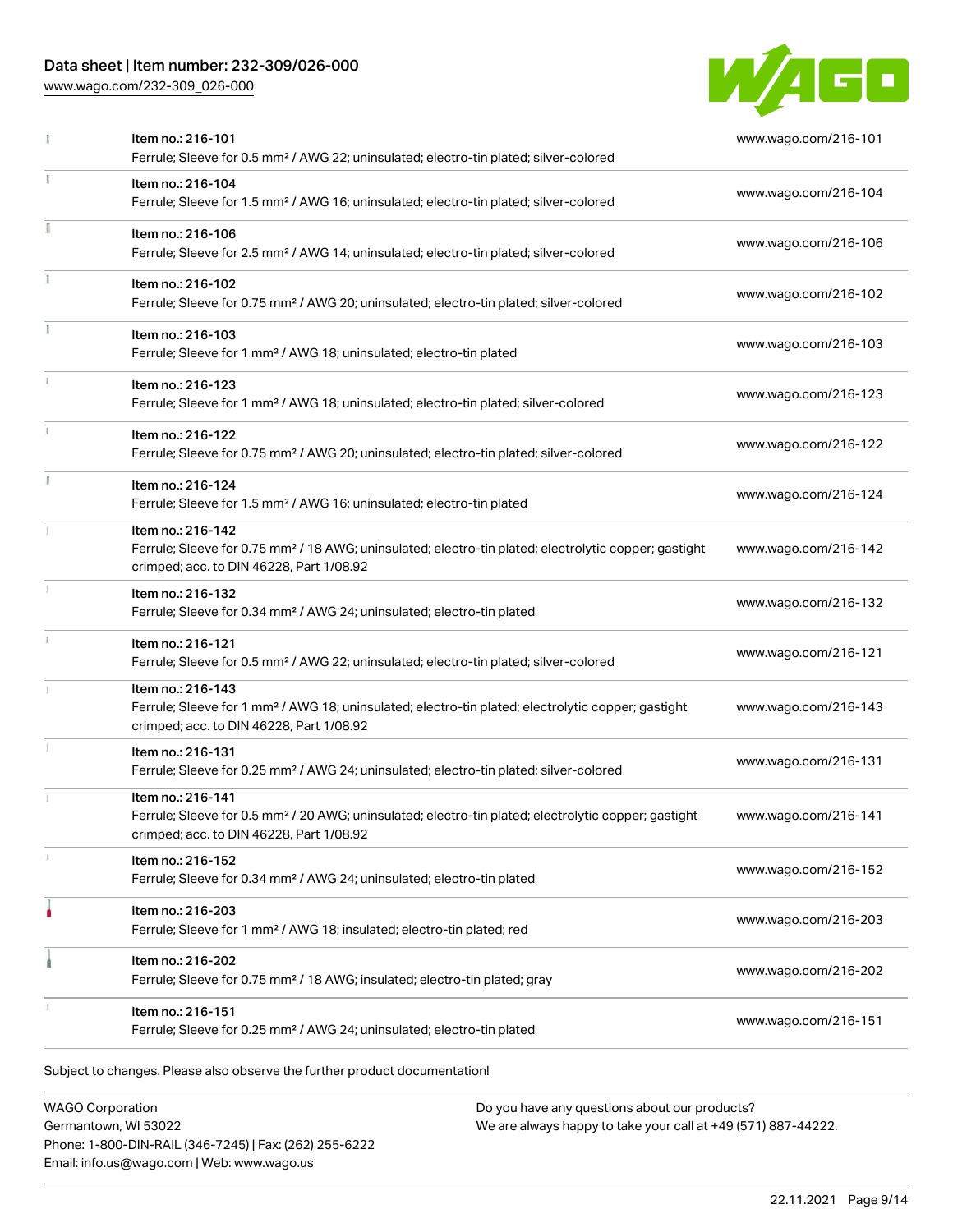## Data sheet | Item number: 232-309/026-000

[www.wago.com/232-309\\_026-000](http://www.wago.com/232-309_026-000)



|   | Item no.: 216-204<br>Ferrule; Sleeve for 1.5 mm <sup>2</sup> / AWG 16; insulated; electro-tin plated; black                                                                                             | www.wago.com/216-204 |  |
|---|---------------------------------------------------------------------------------------------------------------------------------------------------------------------------------------------------------|----------------------|--|
|   | Item no.: 216-144<br>Ferrule; Sleeve for 1.5 mm <sup>2</sup> / AWG 16; uninsulated; electro-tin plated; electrolytic copper; gastight<br>crimped; acc. to DIN 46228, Part 1/08.92; silver-colored       | www.wago.com/216-144 |  |
|   | Item no.: 216-201<br>Ferrule; Sleeve for 0.5 mm <sup>2</sup> / 20 AWG; insulated; electro-tin plated; white                                                                                             | www.wago.com/216-201 |  |
|   | Item no.: 216-223<br>Ferrule; Sleeve for 1 mm <sup>2</sup> / AWG 18; insulated; electro-tin plated; red                                                                                                 | www.wago.com/216-223 |  |
|   | Item no.: 216-241<br>Ferrule; Sleeve for 0.5 mm <sup>2</sup> / 20 AWG; insulated; electro-tin plated; electrolytic copper; gastight<br>crimped; acc. to DIN 46228, Part 4/09.90; white                  | www.wago.com/216-241 |  |
|   | Item no.: 216-242<br>Ferrule; Sleeve for 0.75 mm <sup>2</sup> / 18 AWG; insulated; electro-tin plated; electrolytic copper; gastight<br>crimped; acc. to DIN 46228, Part 4/09.90; gray                  | www.wago.com/216-242 |  |
|   | Item no.: 216-222<br>Ferrule; Sleeve for 0.75 mm <sup>2</sup> / 18 AWG; insulated; electro-tin plated; gray                                                                                             | www.wago.com/216-222 |  |
|   | Item no.: 216-221<br>Ferrule; Sleeve for 0.5 mm <sup>2</sup> / 20 AWG; insulated; electro-tin plated; white                                                                                             | www.wago.com/216-221 |  |
| 1 | Item no.: 216-224<br>Ferrule; Sleeve for 1.5 mm <sup>2</sup> / AWG 16; insulated; electro-tin plated; black                                                                                             | www.wago.com/216-224 |  |
|   | Item no.: 216-243<br>Ferrule; Sleeve for 1 mm <sup>2</sup> / AWG 18; insulated; electro-tin plated; electrolytic copper; gastight crimped; www.wago.com/216-243<br>acc. to DIN 46228, Part 4/09.90; red |                      |  |
|   | Item no.: 216-244<br>Ferrule; Sleeve for 1.5 mm <sup>2</sup> / AWG 16; insulated; electro-tin plated; electrolytic copper; gastight<br>crimped; acc. to DIN 46228, Part 4/09.90; black                  | www.wago.com/216-244 |  |
|   | Item no.: 216-263<br>Ferrule; Sleeve for 1 mm <sup>2</sup> / AWG 18; insulated; electro-tin plated; electrolytic copper; gastight crimped; www.wago.com/216-263<br>acc. to DIN 46228, Part 4/09.90; red |                      |  |
| 1 | Item no.: 216-264<br>Ferrule; Sleeve for 1.5 mm <sup>2</sup> / AWG 16; insulated; electro-tin plated; electrolytic copper; gastight<br>crimped; acc. to DIN 46228, Part 4/09.90; black                  | www.wago.com/216-264 |  |
| 1 | Item no.: 216-284<br>Ferrule; Sleeve for 1.5 mm <sup>2</sup> / AWG 16; insulated; electro-tin plated; electrolytic copper; gastight<br>crimped; acc. to DIN 46228, Part 4/09.90; black                  | www.wago.com/216-284 |  |
|   | Item no.: 216-262<br>Ferrule; Sleeve for 0.75 mm <sup>2</sup> / 18 AWG; insulated; electro-tin plated; electrolytic copper; gastight<br>crimped; acc. to DIN 46228, Part 4/09.90; gray                  | www.wago.com/216-262 |  |
|   | Item no.: 216-301<br>Ferrule; Sleeve for 0.25 mm <sup>2</sup> / AWG 24; insulated; electro-tin plated; yellow                                                                                           | www.wago.com/216-301 |  |
|   | Item no.: 216-321<br>Ferrule; Sleeve for 0.25 mm <sup>2</sup> / AWG 24; insulated; electro-tin plated; yellow                                                                                           | www.wago.com/216-321 |  |

WAGO Corporation Germantown, WI 53022 Phone: 1-800-DIN-RAIL (346-7245) | Fax: (262) 255-6222 Email: info.us@wago.com | Web: www.wago.us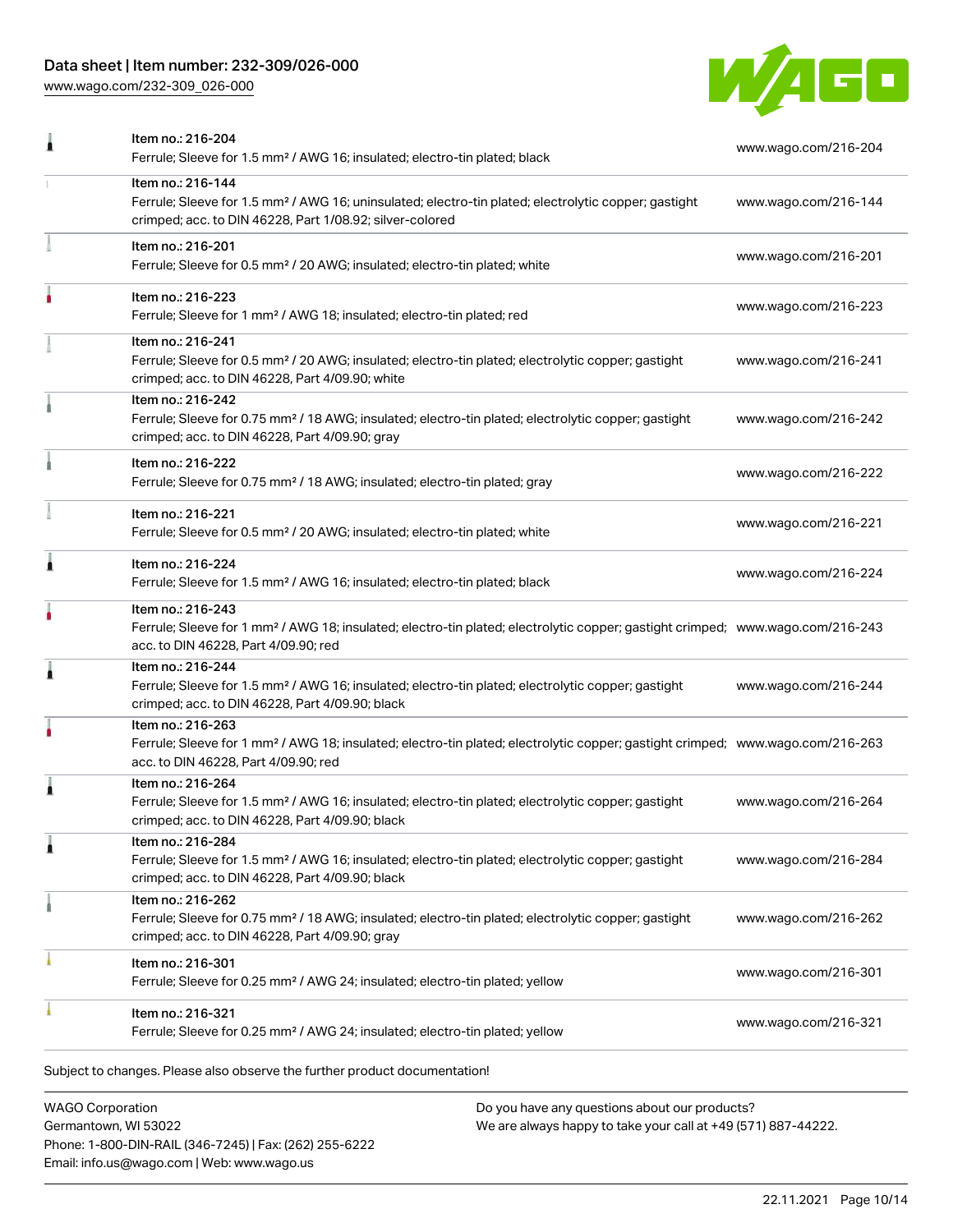[www.wago.com/232-309\\_026-000](http://www.wago.com/232-309_026-000)



| ì                                                       | Item no.: 216-322<br>Ferrule; Sleeve for 0.34 mm <sup>2</sup> / 22 AWG; insulated; electro-tin plated; green                           |                                                                                                                |                      | www.wago.com/216-322 |  |
|---------------------------------------------------------|----------------------------------------------------------------------------------------------------------------------------------------|----------------------------------------------------------------------------------------------------------------|----------------------|----------------------|--|
| ä                                                       | Item no.: 216-302<br>Ferrule; Sleeve for 0.34 mm <sup>2</sup> / 22 AWG; insulated; electro-tin plated; light turquoise                 |                                                                                                                |                      | www.wago.com/216-302 |  |
| <b>Strain relief</b>                                    |                                                                                                                                        |                                                                                                                |                      |                      |  |
| Strain relief housing                                   |                                                                                                                                        |                                                                                                                |                      |                      |  |
| Item no.: 232-639<br>Strain relief housing; orange      |                                                                                                                                        | www.wago.com/232-639                                                                                           |                      |                      |  |
| Cover                                                   |                                                                                                                                        |                                                                                                                |                      |                      |  |
| Cover                                                   |                                                                                                                                        |                                                                                                                |                      |                      |  |
|                                                         | Item no.: 231-669<br>Lockout caps; for covering unused clamping units; orange                                                          |                                                                                                                | www.wago.com/231-669 |                      |  |
| <b>Downloads</b><br><b>Documentation</b>                |                                                                                                                                        |                                                                                                                |                      |                      |  |
| <b>Additional Information</b><br>Technical explanations |                                                                                                                                        | 2019 Apr 3                                                                                                     | pdf<br>2.0 MB        | Download             |  |
| <b>CAD</b> files<br>CAD data                            |                                                                                                                                        |                                                                                                                |                      |                      |  |
|                                                         | 2D/3D Models 232-309/026-000                                                                                                           |                                                                                                                | <b>URL</b>           | Download             |  |
| <b>CAE</b> data                                         |                                                                                                                                        |                                                                                                                |                      |                      |  |
|                                                         | EPLAN Data Portal 232-309/026-000                                                                                                      |                                                                                                                | <b>URL</b>           | Download             |  |
|                                                         | ZUKEN Portal 232-309/026-000                                                                                                           |                                                                                                                | <b>URL</b>           | Download             |  |
|                                                         | EPLAN Data Portal 232-309/026-000                                                                                                      |                                                                                                                | <b>URL</b>           | Download             |  |
|                                                         | <b>Environmental Product Compliance</b>                                                                                                |                                                                                                                |                      |                      |  |
| <b>Compliance Search</b>                                |                                                                                                                                        |                                                                                                                |                      |                      |  |
| Environmental Product Compliance 232-309/026-000        |                                                                                                                                        |                                                                                                                |                      | Download             |  |
|                                                         | 1-conductor female connector, angled; CAGE CLAMP®; 2.5 mm <sup>2</sup> ; Pin spacing 5.08<br>mm; 9-pole; 2,50 mm <sup>2</sup> ; orange |                                                                                                                |                      |                      |  |
|                                                         | Subject to changes. Please also observe the further product documentation!                                                             |                                                                                                                |                      |                      |  |
| <b>WAGO Corporation</b><br>Germantown, WI 53022         | Phone: 1-800-DIN-RAIL (346-7245)   Fax: (262) 255-6222<br>Email: info.us@wago.com   Web: www.wago.us                                   | Do you have any questions about our products?<br>We are always happy to take your call at +49 (571) 887-44222. |                      |                      |  |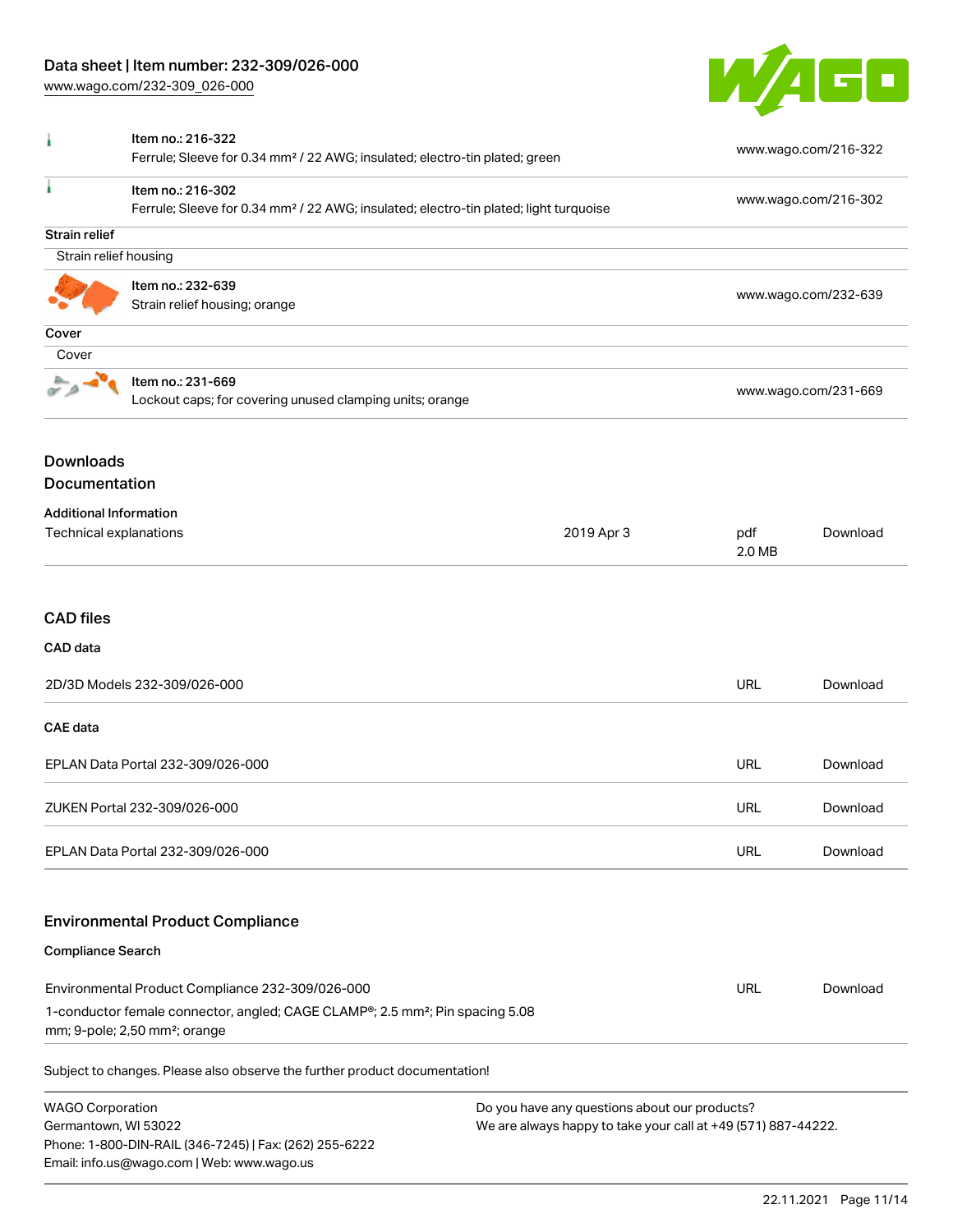

#### Installation Notes



Inserting a conductor via 3.5 mm screwdriver – CAGE CLAMP® actuation parallel to conductor entry.



Inserting a conductor via 3.5 mm screwdriver – CAGE CLAMP® actuation perpendicular to conductor entry.



Inserting a conductor into CAGE CLAMP® unit via operating lever (231-291).



Inserting a conductor via operating tool.



Coding a female connector by removing coding finger(s).

Subject to changes. Please also observe the further product documentation!

WAGO Corporation Germantown, WI 53022 Phone: 1-800-DIN-RAIL (346-7245) | Fax: (262) 255-6222 Email: info.us@wago.com | Web: www.wago.us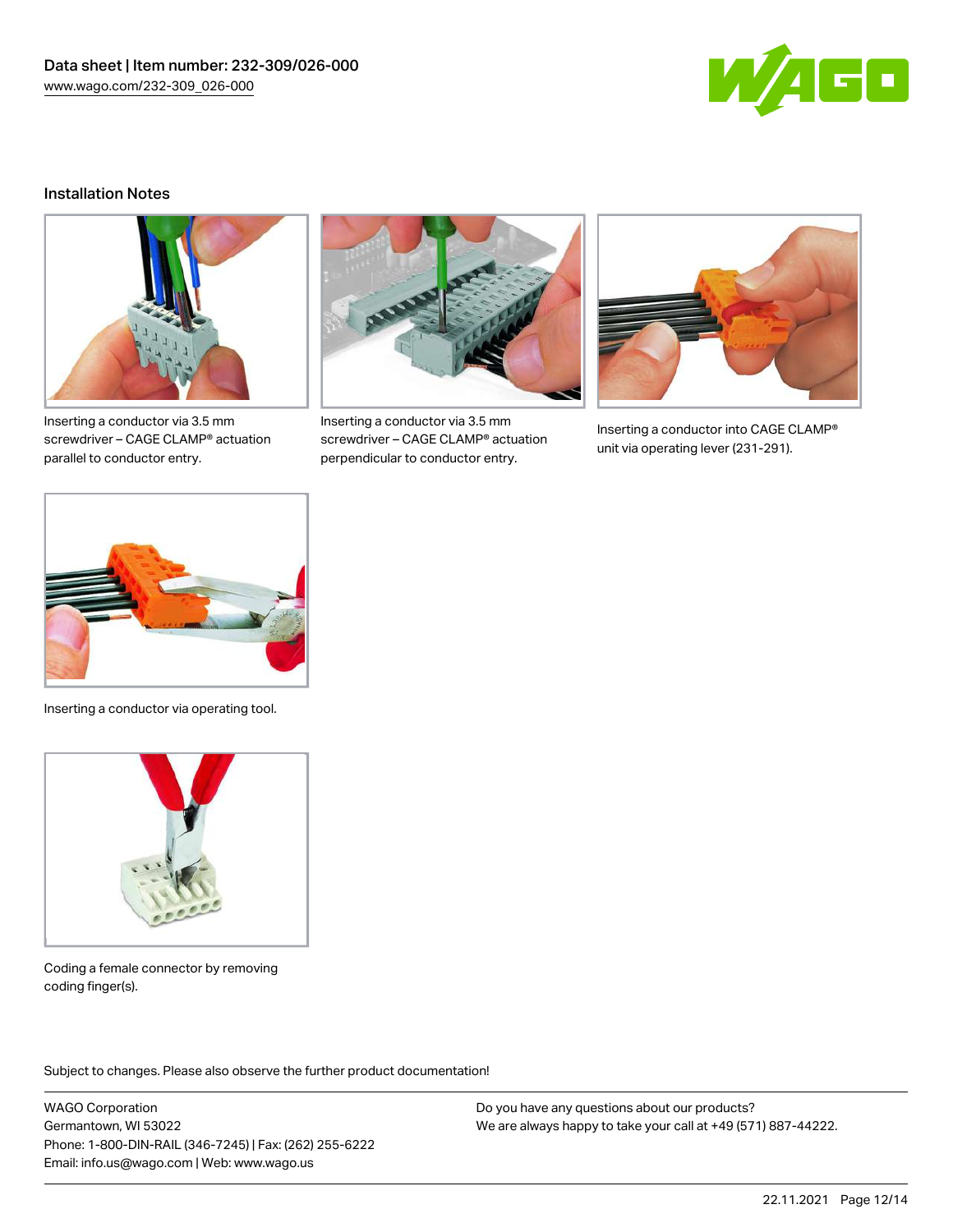



Testing – female connector with CAGE CLAMP®

Integrated test ports for testing perpendicular to conductor entry via 2 or 2.3 mm Ø test plug

Installation



Male connector with strain relief plate



Strain relief housing shown with a male connector equipped with CAGE CLAMP®

Marking

Subject to changes. Please also observe the further product documentation!

WAGO Corporation Germantown, WI 53022 Phone: 1-800-DIN-RAIL (346-7245) | Fax: (262) 255-6222 Email: info.us@wago.com | Web: www.wago.us